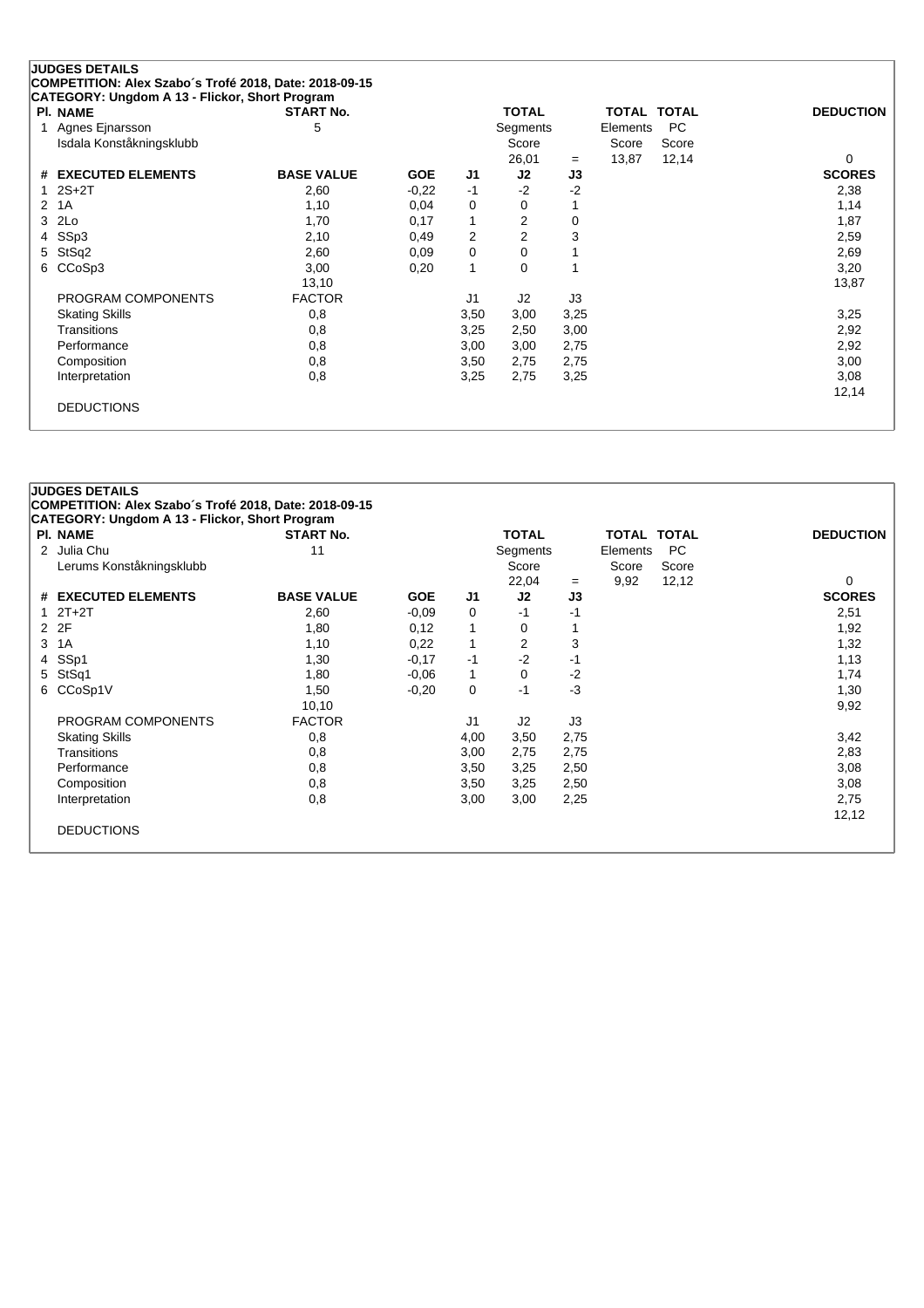| <b>PI. NAME</b>        | <b>START No.</b>  |            |              | <b>TOTAL</b>   |      | <b>TOTAL</b> | <b>TOTAL</b> | <b>DEDUCTION</b> |
|------------------------|-------------------|------------|--------------|----------------|------|--------------|--------------|------------------|
| Åsa Mitchell<br>3      | 8                 |            |              | Segments       |      | Elements     | <b>PC</b>    |                  |
| Osby Konståkningsklubb |                   |            |              | Score          |      | Score        | Score        |                  |
|                        |                   |            |              | 21,54          | $=$  | 10,60        | 10,94        | 0                |
| # EXECUTED ELEMENTS    | <b>BASE VALUE</b> | <b>GOE</b> | J1           | J2             | J3   |              |              | <b>SCORES</b>    |
| StSq1                  | 1,80              | $-0,12$    | 0            | 0              | $-2$ |              |              | 1,68             |
| 2 2Lo                  | 1,70              | $-0,11$    | $\mathbf 1$  | -1             | $-2$ |              |              | 1,59             |
| 3 CCoSp1               | 2,00              | 0,00       | 0            | 0              | 0    |              |              | 2,00             |
| $2T+2T$<br>4           | 2,60              | $-0.09$    | 0            | $-1$           | -1   |              |              | 2,51             |
| 1A<br>5                | 1,10              | 0,07       | $\mathbf{1}$ |                | 0    |              |              | 1,17             |
| LSp2<br>6              | 1,90              | $-0.25$    | $-1$         | -1             | $-2$ |              |              | 1,65             |
|                        | 11,10             |            |              |                |      |              |              | 10,60            |
| PROGRAM COMPONENTS     | <b>FACTOR</b>     |            | J1           | J <sub>2</sub> | J3   |              |              |                  |
| <b>Skating Skills</b>  | 0,8               |            | 3,25         | 2,75           | 2,75 |              |              | 2,92             |
| Transitions            | 0,8               |            | 2,75         | 2,25           | 3,00 |              |              | 2,67             |
| Performance            | 0,8               |            | 2,75         | 2,75           | 2,75 |              |              | 2,75             |
| Composition            | 0,8               |            | 3,00         | 2,75           | 2,75 |              |              | 2,83             |
| Interpretation         | 0,8               |            | 2,50         | 2,50           | 2,50 |              |              | 2,50             |
|                        |                   |            |              |                |      |              |              | 10,94            |

|              | <b>JUDGES DETAILS</b>                                  |         |                   |            |                |                |                |                    |           |                  |
|--------------|--------------------------------------------------------|---------|-------------------|------------|----------------|----------------|----------------|--------------------|-----------|------------------|
|              | COMPETITION: Alex Szabo's Trofé 2018, Date: 2018-09-15 |         |                   |            |                |                |                |                    |           |                  |
|              | <b>CATEGORY: Ungdom A 13 - Flickor, Short Program</b>  |         |                   |            |                |                |                |                    |           |                  |
|              | <b>PI. NAME</b>                                        |         | <b>START No.</b>  |            |                | <b>TOTAL</b>   |                | <b>TOTAL TOTAL</b> |           | <b>DEDUCTION</b> |
|              | 4 Melina Sörensen                                      |         | 10                |            |                | Segments       |                | Elements           | <b>PC</b> |                  |
|              | GF Idrott Konståkningsförening                         |         |                   |            |                | Score          |                | Score              | Score     |                  |
|              |                                                        |         |                   |            |                | 20,70          | $=$            | 9,74               | 11,46     | 0.5              |
|              | # EXECUTED ELEMENTS                                    |         | <b>BASE VALUE</b> | <b>GOE</b> | J <sub>1</sub> | J2             | J3             |                    |           | <b>SCORES</b>    |
| $\mathbf{1}$ | 2Lz<<                                                  | <<      | 0,60              | $-0,30$    | $-5$           | $-5$           | $-5$           |                    |           | 0,30             |
| 2            | SSp2                                                   |         | 1,60              | 0,21       | 0              | $\overline{2}$ | $\overline{2}$ |                    |           | 1,81             |
| 3            | StSq1                                                  |         | 1,80              | 0,12       | $\mathbf{1}$   | 1              | 0              |                    |           | 1,92             |
|              | $4$ 2F+2Lo<                                            | $\,<\,$ | 3,08              | $-0.90$    | -5             | -5             | $-5$           |                    |           | 2,18             |
|              | 5 CCoSp3                                               |         | 3,00              | $-0.50$    | $-3$           | -1             | -1             |                    |           | 2,50             |
|              | 6 1A                                                   |         | 1,10              | $-0.07$    | 0              | -1             | -1             |                    |           | 1,03             |
|              |                                                        |         | 11,18             |            |                |                |                |                    |           | 9,74             |
|              | PROGRAM COMPONENTS                                     |         | <b>FACTOR</b>     |            | J1             | J2             | J3             |                    |           |                  |
|              | <b>Skating Skills</b>                                  |         | 0,8               |            | 2,75           | 2,50           | 3,00           |                    |           | 2,75             |
|              | <b>Transitions</b>                                     |         | 0,8               |            | 2,25           | 3,00           | 3,00           |                    |           | 2,75             |
|              | Performance                                            |         | 0,8               |            | 2,25           | 2,75           | 3,25           |                    |           | 2,75             |
|              | Composition                                            |         | 0,8               |            | 3,00           | 3,00           | 3,25           |                    |           | 3,08             |
|              | Interpretation                                         |         | 0,8               |            | 2,50           | 3,00           | 3,50           |                    |           | 3,00             |
|              |                                                        |         |                   |            |                |                |                |                    |           | 11,46            |
|              | <b>DEDUCTIONS</b>                                      |         |                   |            |                |                |                |                    |           |                  |
|              | Fall: 1                                                |         |                   |            |                |                |                |                    |           |                  |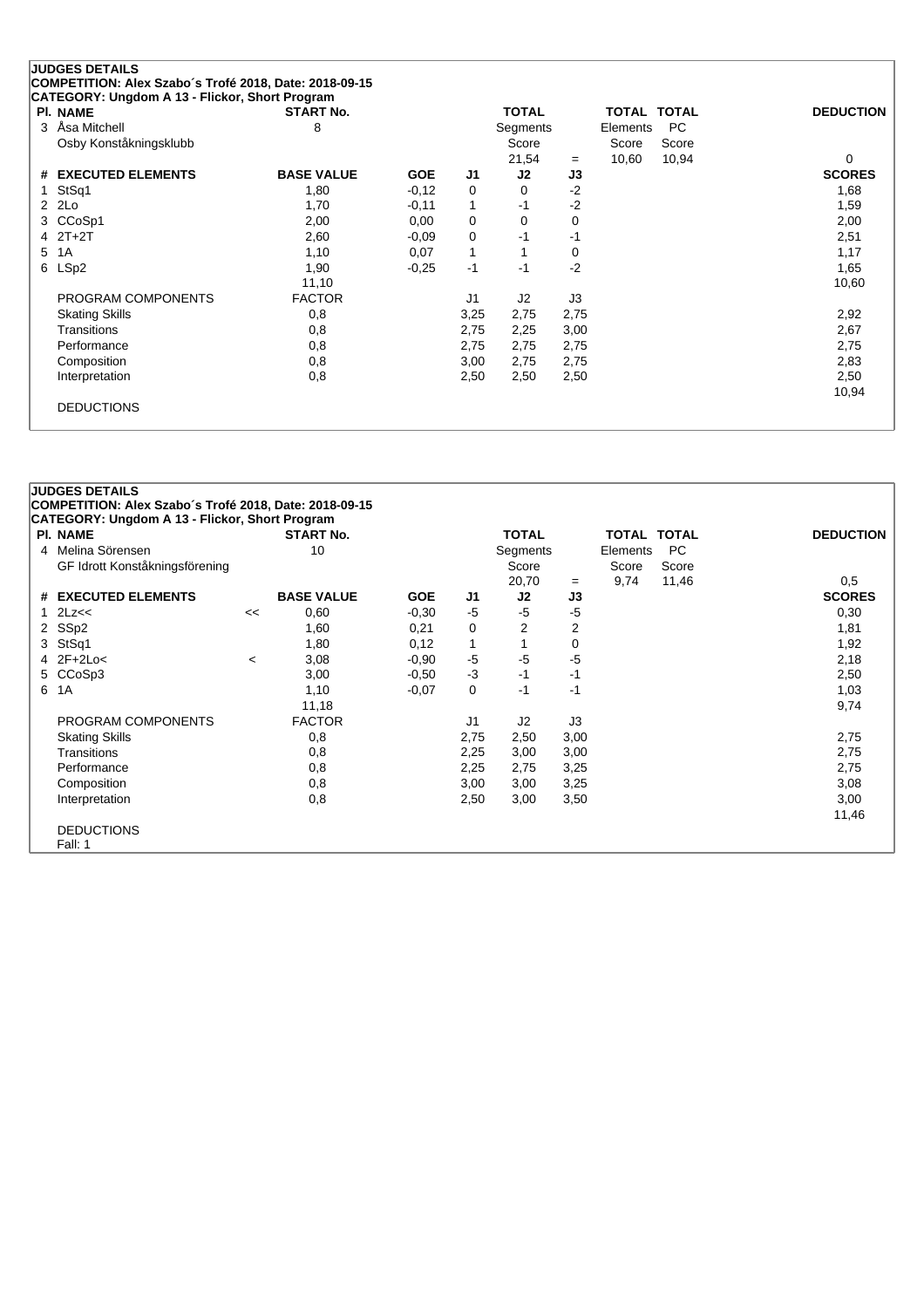| <b>PI. NAME</b>               |         | <b>START No.</b>  |            |                | <b>TOTAL</b> |      | <b>TOTAL</b> | <b>TOTAL</b> | <b>DEDUCTION</b> |
|-------------------------------|---------|-------------------|------------|----------------|--------------|------|--------------|--------------|------------------|
| Ella Hjort<br>5               |         |                   |            |                | Segments     |      | Elements     | <b>PC</b>    |                  |
| Lunds Konståkningsklubb       |         |                   |            |                | Score        |      | Score        | Score        |                  |
|                               |         |                   |            |                | 20,21        | $=$  | 9,63         | 10,58        | 0                |
| <b>EXECUTED ELEMENTS</b><br># |         | <b>BASE VALUE</b> | <b>GOE</b> | J1             | J2           | J3   |              |              | <b>SCORES</b>    |
| $2S+2T<$                      | $\,<\,$ | 2,28              | $-0,30$    | $-2$           | $-2$         | $-3$ |              |              | 1,98             |
| 1A<br>2                       |         | 1,10              | $-0.04$    | 0              | $-1$         | 0    |              |              | 1,06             |
| LSp1<br>3                     |         | 1,50              | $-0.25$    | $-1$           | $-2$         | $-2$ |              |              | 1,25             |
| StSqB<br>4                    |         | 1,50              | $-0,20$    | 0              | $-2$         | $-2$ |              |              | 1,30             |
| 2Lo<br>5                      |         | 1,70              | $-0.06$    | 0              | $-1$         | 0    |              |              | 1,64             |
| CCoSp3<br>6                   |         | 3,00              | $-0.60$    | $-3$           | 0            | -3   |              |              | 2,40             |
|                               |         | 11,08             |            |                |              |      |              |              | 9,63             |
| PROGRAM COMPONENTS            |         | <b>FACTOR</b>     |            | J <sub>1</sub> | J2           | J3   |              |              |                  |
| <b>Skating Skills</b>         |         | 0,8               |            | 3,25           | 2,50         | 3,00 |              |              | 2,92             |
| Transitions                   |         | 0,8               |            | 2,50           | 2,25         | 2,25 |              |              | 2,33             |
| Performance                   |         | 0,8               |            | 3,50           | 2,50         | 2,50 |              |              | 2,83             |
| Composition                   |         | 0,8               |            | 3,25           | 2,75         | 2,50 |              |              | 2,83             |
| Interpretation                |         | 0,8               |            | 2,50           | 2,25         | 2,25 |              |              | 2,33             |
|                               |         |                   |            |                |              |      |              |              | 10,58            |

| <b>PI. NAME</b>             | <b>START No.</b>  |            |                | <b>TOTAL</b> |      | TOTAL TOTAL |       | <b>DEDUCTION</b> |
|-----------------------------|-------------------|------------|----------------|--------------|------|-------------|-------|------------------|
| 6 Nellie Rosenberg          | 15                |            |                | Segments     |      | Elements    | PC.   |                  |
| Halmstads Konståkningsklubb |                   |            |                | Score        |      | Score       | Score |                  |
|                             |                   |            |                | 18,41        | $=$  | 7,75        | 10,66 | 0                |
| # EXECUTED ELEMENTS         | <b>BASE VALUE</b> | <b>GOE</b> | J1             | J2           | J3   |             |       | <b>SCORES</b>    |
| 1A<br>$\mathbf{1}$          | 1,10              | 0,04       | 0              |              | 0    |             |       | 1,14             |
| CCoSp1<br>2                 | 2,00              | $-0,13$    | $-1$           | -1           | 0    |             |       | 1,87             |
| $3 \t2T + T^*$              | $\star$<br>1,30   | $-0.65$    | $-5$           | $-5$         | $-5$ |             |       | 0.65             |
| SSp1<br>4                   | 1,30              | $-0.09$    | $-1$           | 0            | -1   |             |       | 1,21             |
| 5 StSqB                     | 1,50              | $-0,15$    | 0              | 0            | $-3$ |             |       | 1,35             |
| 6 2Lo                       | 1,70              | $-0,17$    | 0              | -1           | $-2$ |             |       | 1,53             |
|                             | 8,90              |            |                |              |      |             |       | 7,75             |
| PROGRAM COMPONENTS          | <b>FACTOR</b>     |            | J <sub>1</sub> | J2           | J3   |             |       |                  |
| <b>Skating Skills</b>       | 0,8               |            | 2,50           | 2,75         | 2,50 |             |       | 2,58             |
| Transitions                 | 0,8               |            | 2,50           | 2,50         | 2,75 |             |       | 2,58             |
| Performance                 | 0,8               |            | 2,75           | 2,75         | 3,00 |             |       | 2,83             |
| Composition                 | 0,8               |            | 2,75           | 2,50         | 2,75 |             |       | 2,67             |
| Interpretation              | 0,8               |            | 2,75           | 2,50         | 2,75 |             |       | 2,67             |
|                             |                   |            |                |              |      |             |       | 10,66            |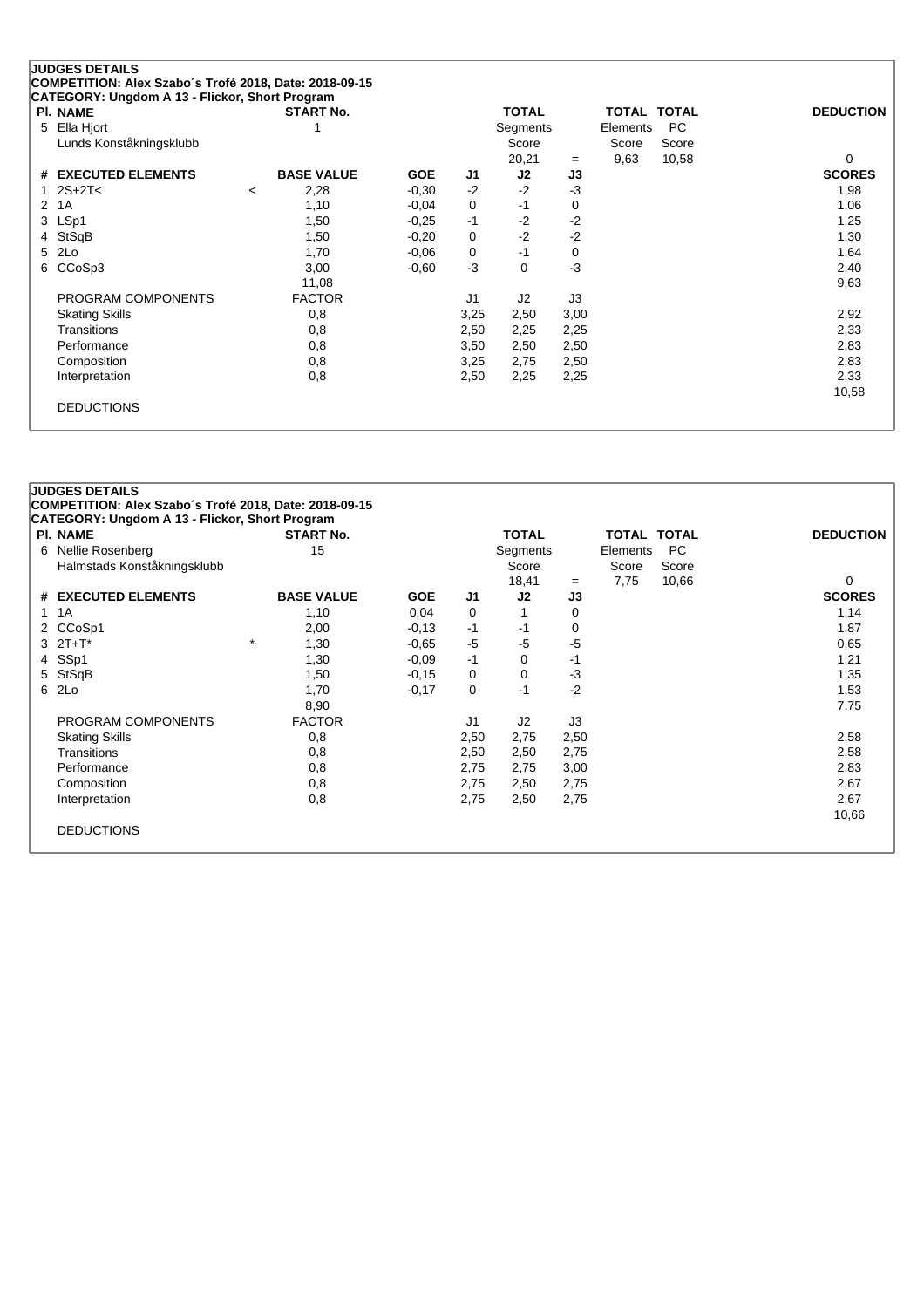|                      | <b>JUDGES DETAILS</b>                                  |                   |            |                |                |      |                    |       |                  |
|----------------------|--------------------------------------------------------|-------------------|------------|----------------|----------------|------|--------------------|-------|------------------|
|                      | COMPETITION: Alex Szabo's Trofé 2018, Date: 2018-09-15 |                   |            |                |                |      |                    |       |                  |
|                      | CATEGORY: Ungdom A 13 - Flickor, Short Program         |                   |            |                |                |      |                    |       |                  |
|                      | <b>PI. NAME</b>                                        | <b>START No.</b>  |            |                | <b>TOTAL</b>   |      | <b>TOTAL TOTAL</b> |       | <b>DEDUCTION</b> |
| 7                    | Manda Tomasson                                         | 14                |            |                | Segments       |      | Elements           | PC    |                  |
|                      | Osby Konståkningsklubb                                 |                   |            |                | Score          |      | Score              | Score |                  |
|                      |                                                        |                   |            |                | 18,38          | $=$  | 9,22               | 9,66  | 0,5              |
|                      | # EXECUTED ELEMENTS                                    | <b>BASE VALUE</b> | <b>GOE</b> | J1             | J2             | J3   |                    |       | <b>SCORES</b>    |
|                      | $2T+2T$                                                | 2,60              | $-0,13$    | 0              | $-1$           | $-2$ |                    |       | 2,47             |
| $\mathbf{2}^{\circ}$ | LSp1                                                   | 1,50              | 0,00       | 1              | 0              | -1   |                    |       | 1,50             |
| 3                    | 2F                                                     | 1,80              | $-0.90$    | $-5$           | $-5$           | $-5$ |                    |       | 0,90             |
| 4                    | StSqB                                                  | 1,50              | $-0,25$    | $-1$           | $-3$           | $-1$ |                    |       | 1,25             |
| 5                    | 1A                                                     | 1,10              | 0,00       | 0              | 0              | 0    |                    |       | 1,10             |
| 6                    | CCoSp1                                                 | 2,00              | 0,00       | 0              | 0              | 0    |                    |       | 2,00             |
|                      |                                                        | 10,50             |            |                |                |      |                    |       | 9,22             |
|                      | PROGRAM COMPONENTS                                     | <b>FACTOR</b>     |            | J <sub>1</sub> | J <sub>2</sub> | J3   |                    |       |                  |
|                      | <b>Skating Skills</b>                                  | 0,8               |            | 3,00           | 3,00           | 2,50 |                    |       | 2,83             |
|                      | Transitions                                            | 0,8               |            | 2,00           | 2,00           | 2,25 |                    |       | 2,08             |
|                      | Performance                                            | 0,8               |            | 2,50           | 2,50           | 2,25 |                    |       | 2,42             |
|                      | Composition                                            | 0,8               |            | 2,75           | 2,25           | 2,50 |                    |       | 2,50             |
|                      | Interpretation                                         | 0,8               |            | 2,25           | 2,00           | 2,50 |                    |       | 2,25             |
|                      |                                                        |                   |            |                |                |      |                    |       | 9,66             |
|                      | <b>DEDUCTIONS</b>                                      |                   |            |                |                |      |                    |       |                  |
|                      | Fall: 1                                                |                   |            |                |                |      |                    |       |                  |

| <b>PI. NAME</b>        | <b>START No.</b>  |            |                | <b>TOTAL</b> |             | <b>TOTAL TOTAL</b> |           | <b>DEDUCTION</b> |
|------------------------|-------------------|------------|----------------|--------------|-------------|--------------------|-----------|------------------|
| 8 Siri Gustafsson      | 9                 |            |                | Segments     |             | Elements           | <b>PC</b> |                  |
| <b>IFK Helsingborg</b> |                   |            |                | Score        |             | Score              | Score     |                  |
|                        |                   |            |                | 18,32        | $=$         | 8,66               | 9,66      | 0                |
| # EXECUTED ELEMENTS    | <b>BASE VALUE</b> | <b>GOE</b> | J <sub>1</sub> | J2           | J3          |                    |           | <b>SCORES</b>    |
| 1 1 A                  | 1,10              | 0,00       | 0              | 0            | 0           |                    |           | 1,10             |
| $2$ $2T+2T$            | 2,60              | $-0,48$    | $-4$           | $-3$         | -4          |                    |           | 2,12             |
| 3 2Lo                  | 1,70              | $-0.23$    | $-1$           | -1           | $-2$        |                    |           | 1,47             |
| CCoSp1<br>4            | 2,00              | $-0,73$    | -4             | -4           | $-3$        |                    |           | 1,27             |
| 5 StSqB                | 1,50              | $-0.35$    | $-2$           | $-2$         | $-3$        |                    |           | 1,15             |
| SSp2<br>6              | 1,60              | $-0.05$    | $-1$           | $\Omega$     | $\mathbf 0$ |                    |           | 1,55             |
|                        | 10,50             |            |                |              |             |                    |           | 8,66             |
| PROGRAM COMPONENTS     | <b>FACTOR</b>     |            | J1             | J2           | J3          |                    |           |                  |
| <b>Skating Skills</b>  | 0,8               |            | 2,50           | 2,50         | 2,50        |                    |           | 2,50             |
| Transitions            | 0,8               |            | 2,00           | 2,25         | 2,00        |                    |           | 2,08             |
| Performance            | 0,8               |            | 2,00           | 2,50         | 2,25        |                    |           | 2,25             |
| Composition            | 0,8               |            | 2,75           | 2,75         | 2,50        |                    |           | 2,67             |
| Interpretation         | 0,8               |            | 2,75           | 2,50         | 2,50        |                    |           | 2,58             |
|                        |                   |            |                |              |             |                    |           | 9,66             |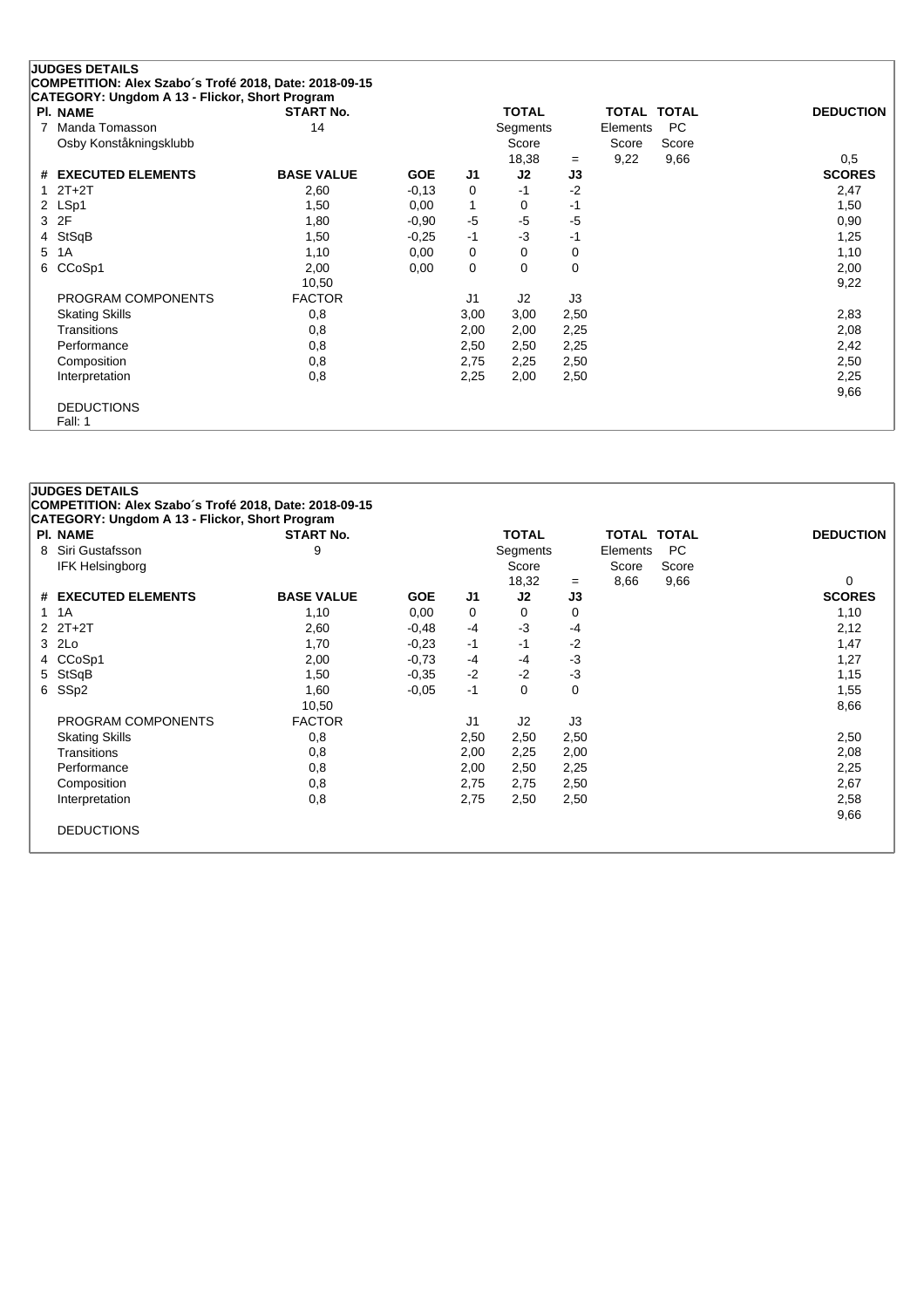| <b>PI. NAME</b>        | <b>START No.</b>  |            |                | <b>TOTAL</b> |      | TOTAL TOTAL |           | <b>DEDUCTION</b> |
|------------------------|-------------------|------------|----------------|--------------|------|-------------|-----------|------------------|
| Freja Mitchell<br>9    | 16                |            |                | Segments     |      | Elements    | <b>PC</b> |                  |
| Osby Konståkningsklubb |                   |            |                | Score        |      | Score       | Score     |                  |
|                        |                   |            |                | 18,18        | $=$  | 9,06        | 9,12      | 0                |
| # EXECUTED ELEMENTS    | <b>BASE VALUE</b> | <b>GOE</b> | J1             | J2           | J3   |             |           | <b>SCORES</b>    |
| 2Lo<br>1               | 1,70              | $-0.57$    | $-3$           | -4           | $-3$ |             |           | 1,13             |
| 2 $2F+2T<$             | 2,78<br>$\,<\,$   | $-0.66$    | -4             | $-3$         | $-4$ |             |           | 2,12             |
| 3 CCoSp2V              | 1,88              | $-0.38$    | $-2$           | $-3$         | $-1$ |             |           | 1,50             |
| StSq1<br>4             | 1,80              | $-0.30$    | 0              | $-2$         | $-3$ |             |           | 1,50             |
| 1A<br>5                | 1,10              | 0,00       | 0              | 0            | 0    |             |           | 1,10             |
| LSp2<br>6              | 1,90              | $-0,19$    | 0              | $-1$         | $-2$ |             |           | 1,71             |
|                        | 11,16             |            |                |              |      |             |           | 9,06             |
| PROGRAM COMPONENTS     | <b>FACTOR</b>     |            | J <sub>1</sub> | J2           | J3   |             |           |                  |
| <b>Skating Skills</b>  | 0,8               |            | 2,75           | 2,50         | 2,50 |             |           | 2,58             |
| Transitions            | 0,8               |            | 2,25           | 1,75         | 2,25 |             |           | 2,08             |
| Performance            | 0,8               |            | 2,25           | 2,25         | 2,00 |             |           | 2,17             |
| Composition            | 0,8               |            | 2,75           | 2,25         | 2,75 |             |           | 2,58             |
| Interpretation         | 0,8               |            | 2,25           | 1,50         | 2,25 |             |           | 2,00             |
|                        |                   |            |                |              |      |             |           | 9,12             |

| <b>PI. NAME</b>            |    | <b>START No.</b>  |            |                | <b>TOTAL</b>   |      | <b>TOTAL TOTAL</b> |           | <b>DEDUCTION</b> |
|----------------------------|----|-------------------|------------|----------------|----------------|------|--------------------|-----------|------------------|
| 10 Moa Skrtic              |    | 13                |            |                | Segments       |      | Elements           | <b>PC</b> |                  |
| Mölndals Konståkningsklubb |    |                   |            |                | Score          |      | Score              | Score     |                  |
|                            |    |                   |            |                | 17,97          | $=$  | 8,37               | 9,60      | 0                |
| # EXECUTED ELEMENTS        |    | <b>BASE VALUE</b> | <b>GOE</b> | J <sub>1</sub> | J2             | J3   |                    |           | <b>SCORES</b>    |
| $1$ $2$ Lo $\le$           | << | 0,50              | $-0.23$    | -5             | $-4$           | $-5$ |                    |           | 0,27             |
| 2 SSp3                     |    | 2,10              | $-0,21$    | 0              | $-2$           | $-1$ |                    |           | 1,89             |
| 3 StSq1                    |    | 1,80              | $-0,12$    | $-1$           | 0              | -1   |                    |           | 1,68             |
| 4 $2S+2T<<$                | << | 1,70              | $-0.65$    | $-5$           | $-5$           | $-5$ |                    |           | 1,05             |
| 5 1A                       |    | 1,10              | $-0.04$    | 0              | $\Omega$       | -1   |                    |           | 1,06             |
| CCoSp2<br>6                |    | 2,50              | $-0.08$    | 0              | $\mathbf 0$    | -1   |                    |           | 2,42             |
|                            |    | 9,70              |            |                |                |      |                    |           | 8,37             |
| PROGRAM COMPONENTS         |    | <b>FACTOR</b>     |            | J1             | J <sub>2</sub> | J3   |                    |           |                  |
| <b>Skating Skills</b>      |    | 0,8               |            | 2,50           | 2,75           | 2,50 |                    |           | 2,58             |
| Transitions                |    | 0,8               |            | 1,75           | 2,50           | 2,50 |                    |           | 2,25             |
| Performance                |    | 0,8               |            | 2,25           | 2,75           | 2,25 |                    |           | 2,42             |
| Composition                |    | 0,8               |            | 2,50           | 2,75           | 2,50 |                    |           | 2,58             |
| Interpretation             |    | 0,8               |            | 1,75           | 2,50           | 2,25 |                    |           | 2,17             |
|                            |    |                   |            |                |                |      |                    |           | 9,60             |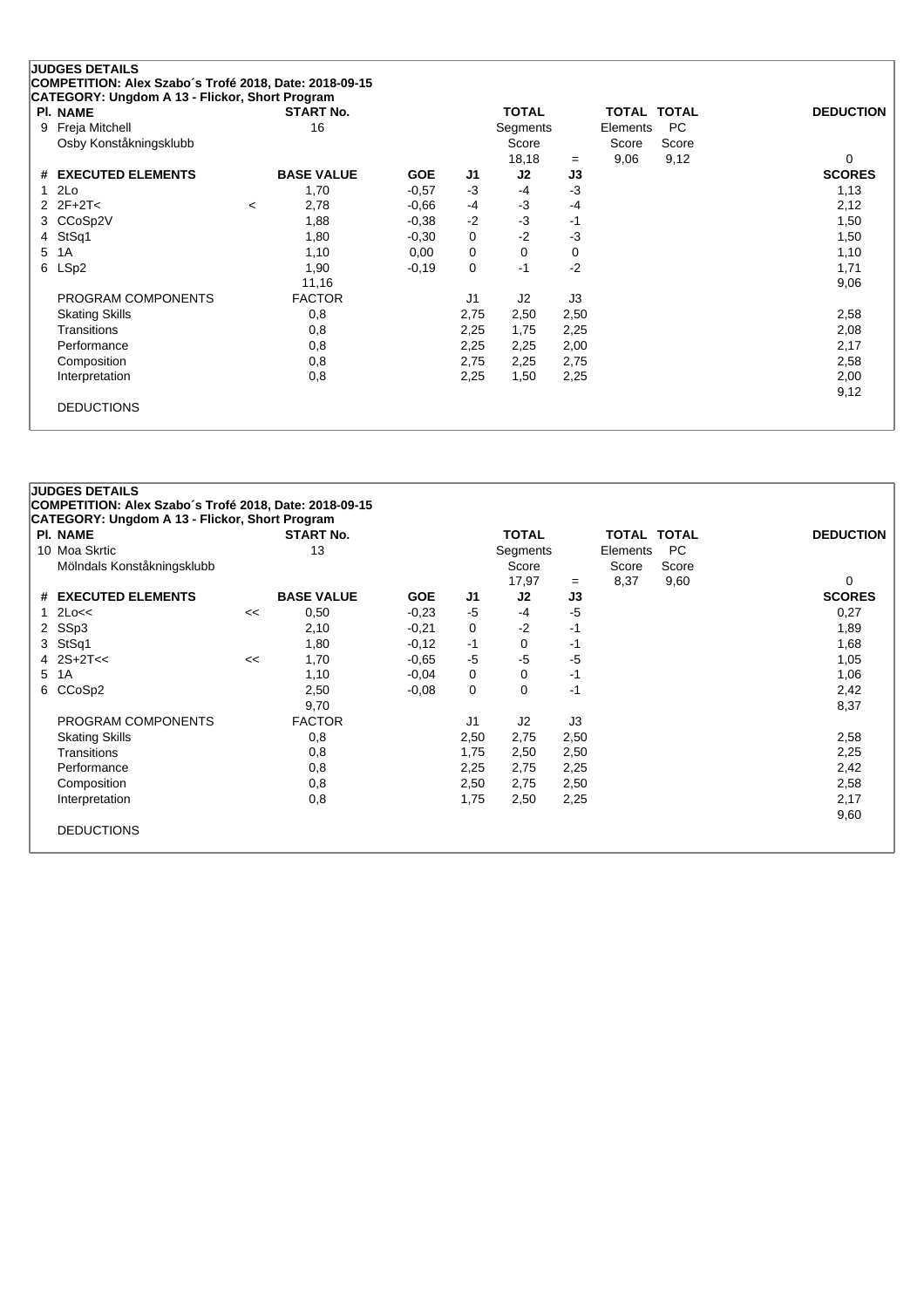| <b>PI. NAME</b>                 | <b>START No.</b>  |            |                | <b>TOTAL</b> |          | TOTAL    | <b>TOTAL</b> | <b>DEDUCTION</b> |
|---------------------------------|-------------------|------------|----------------|--------------|----------|----------|--------------|------------------|
| 11 Ester Engelson               | 4                 |            |                | Segments     |          | Elements | <b>PC</b>    |                  |
| Linköpings Konståkningsförening |                   |            |                | Score        |          | Score    | Score        |                  |
|                                 |                   |            |                | 17,67        | $=$      | 7,87     | 9,80         | 0                |
| # EXECUTED ELEMENTS             | <b>BASE VALUE</b> | <b>GOE</b> | J1             | J2           | J3       |          |              | <b>SCORES</b>    |
| $2S+1T^*$                       | $\star$<br>1,30   | $-0.65$    | $-5$           | $-5$         | $-5$     |          |              | 0.65             |
| 2 CCoSp2                        | 2,50              | $-0.50$    | $-1$           | $-3$         | $-2$     |          |              | 2,00             |
| 3 2Lo                           | 1,70              | $-0,17$    | $-1$           | 0            | $-2$     |          |              | 1,53             |
| 1A<br>4                         | 1,10              | 0,00       | 0              | $\Omega$     | 0        |          |              | 1,10             |
| StSqB<br>5                      | 1,50              | $-0.30$    | $-1$           | $-2$         | $-3$     |          |              | 1,20             |
| SSp1<br>6                       | 1,30              | 0,09       | 1              |              | $\Omega$ |          |              | 1,39             |
|                                 | 9,40              |            |                |              |          |          |              | 7,87             |
| PROGRAM COMPONENTS              | <b>FACTOR</b>     |            | J <sub>1</sub> | J2           | J3       |          |              |                  |
| <b>Skating Skills</b>           | 0,8               |            | 2,50           | 2,50         | 2,25     |          |              | 2,42             |
| Transitions                     | 0,8               |            | 2,75           | 2,25         | 2,50     |          |              | 2,50             |
| Performance                     | 0,8               |            | 2,50           | 2,50         | 2,50     |          |              | 2,50             |
| Composition                     | 0,8               |            | 2,75           | 2,50         | 2,25     |          |              | 2,50             |
| Interpretation                  | 0,8               |            | 2,25           | 2,25         | 2,50     |          |              | 2,33             |
|                                 |                   |            |                |              |          |          |              | 9,80             |

|   | CATEGORY: Ungdom A 13 - Flickor, Short Program |    |                   |            |                |              |      |                    |           |                  |
|---|------------------------------------------------|----|-------------------|------------|----------------|--------------|------|--------------------|-----------|------------------|
|   | <b>PI. NAME</b>                                |    | <b>START No.</b>  |            |                | <b>TOTAL</b> |      | <b>TOTAL TOTAL</b> |           | <b>DEDUCTION</b> |
|   | 12 Michelle Hilmersson                         |    | 12                |            |                | Segments     |      | Elements           | <b>PC</b> |                  |
|   | Uppsala Allmänna Konståkningsklubb             |    |                   |            |                | Score        |      | Score              | Score     |                  |
|   |                                                |    |                   |            |                | 17,35        | $=$  | 8,17               | 9,18      | 0                |
|   | # EXECUTED ELEMENTS                            |    | <b>BASE VALUE</b> | <b>GOE</b> | J <sub>1</sub> | J2           | J3   |                    |           | <b>SCORES</b>    |
|   | 1 1 A                                          |    | 1,10              | 0,00       | 0              | 0            | 0    |                    |           | 1,10             |
|   | $2$ $2S+2T<<$                                  | << | 1,70              | $-0.52$    | -4             | $-4$         | $-4$ |                    |           | 1,18             |
|   | 3 SSp1                                         |    | 1,30              | $-0.04$    | 0              | 0            | -1   |                    |           | 1,26             |
| 4 | StSq1                                          |    | 1,80              | $-0,42$    | $-3$           | -1           | $-3$ |                    |           | 1,38             |
|   | 5 2Lo                                          |    | 1,70              | $-0,28$    | $-1$           | $-2$         | $-2$ |                    |           | 1,42             |
| 6 | CCoSp2                                         |    | 2,50              | $-0.67$    | $-2$           | $-2$         | $-4$ |                    |           | 1,83             |
|   |                                                |    | 10,10             |            |                |              |      |                    |           | 8,17             |
|   | PROGRAM COMPONENTS                             |    | <b>FACTOR</b>     |            | J1             | J2           | J3   |                    |           |                  |
|   | <b>Skating Skills</b>                          |    | 0,8               |            | 2,50           | 2,25         | 2,75 |                    |           | 2,50             |
|   | Transitions                                    |    | 0,8               |            | 2,00           | 2,00         | 3,00 |                    |           | 2,33             |
|   | Performance                                    |    | 0,8               |            | 2,00           | 2,25         | 2,50 |                    |           | 2,25             |
|   | Composition                                    |    | 0,8               |            | 2,25           | 2,25         | 2,50 |                    |           | 2,33             |
|   | Interpretation                                 |    | 0,8               |            | 1,75           | 2,00         | 2,50 |                    |           | 2,08             |
|   |                                                |    |                   |            |                |              |      |                    |           | 9,18             |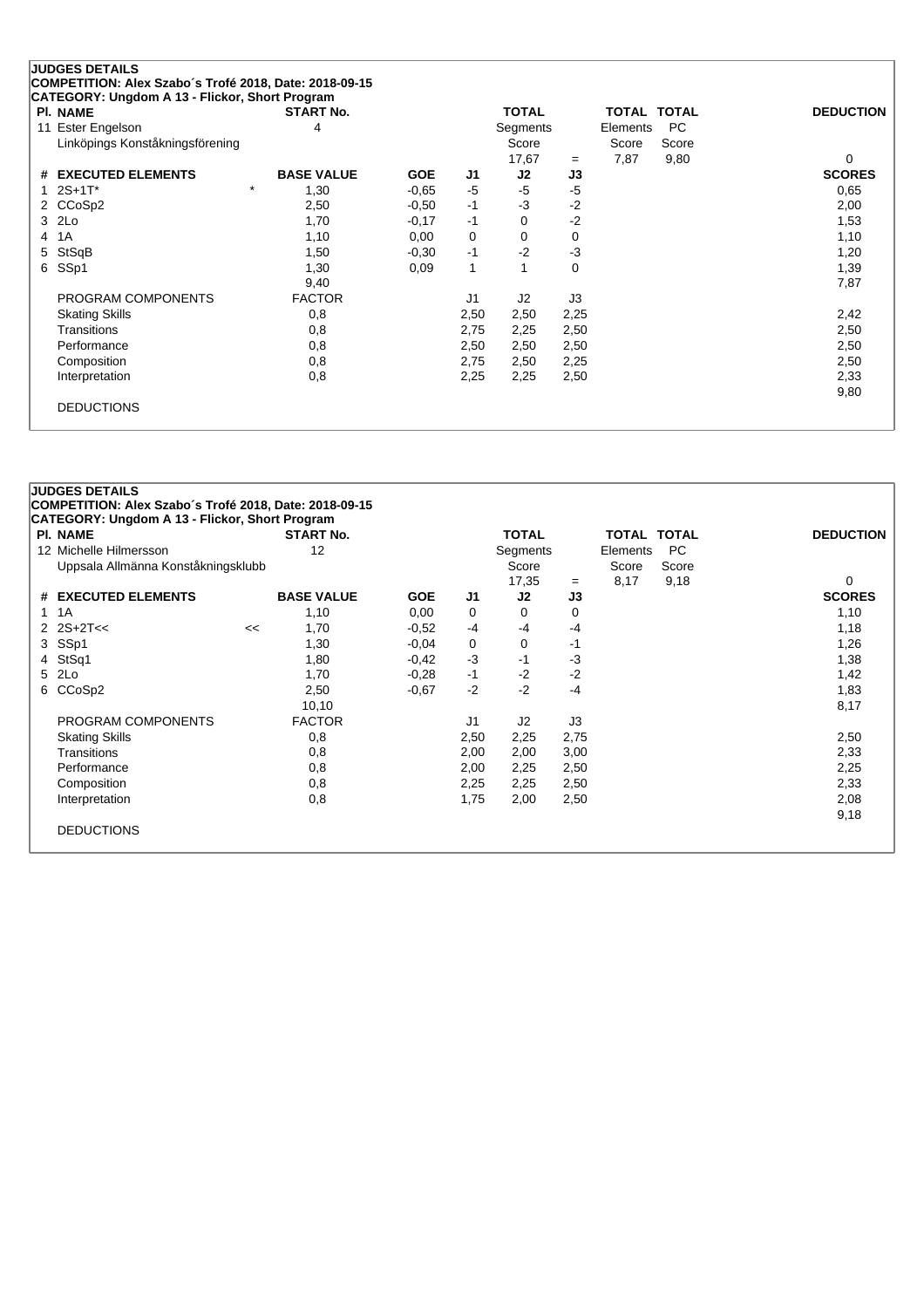| <b>PI. NAME</b>             |         | <b>START No.</b>  |            |                | <b>TOTAL</b> |      | TOTAL TOTAL |           | <b>DEDUCTION</b> |
|-----------------------------|---------|-------------------|------------|----------------|--------------|------|-------------|-----------|------------------|
| 13 Matilda Törnkvist        |         | 6                 |            |                | Segments     |      | Elements    | <b>PC</b> |                  |
| Halmstads Konståkningsklubb |         |                   |            |                | Score        |      | Score       | Score     |                  |
|                             |         |                   |            |                | 16,37        | $=$  | 6,77        | 9,60      | 0                |
| # EXECUTED ELEMENTS         |         | <b>BASE VALUE</b> | <b>GOE</b> | J1             | J2           | J3   |             |           | <b>SCORES</b>    |
| $2S+1T^*$                   | $\star$ | 1,30              | $-0.65$    | $-5$           | -5           | $-5$ |             |           | 0,65             |
| 2 CCoSp1                    |         | 2,00              | $-0,27$    | $-1$           | $-2$         | -1   |             |           | 1,73             |
| 3<br>1A                     |         | 1,10              | $-0.15$    | 0              | $-2$         | $-2$ |             |           | 0,95             |
| CS <sub>p1</sub><br>4       |         | 1,40              | $-0.09$    | 0              | $\Omega$     | $-2$ |             |           | 1,31             |
| StSqB<br>5.                 |         | 1,50              | $-0,10$    | 0              | $-1$         | $-1$ |             |           | 1,40             |
| 2Lo<<br>6                   | $\,<\,$ | 1,28              | $-0.55$    | $-5$           | $-4$         | $-4$ |             |           | 0,73             |
|                             |         | 8,58              |            |                |              |      |             |           | 6,77             |
| PROGRAM COMPONENTS          |         | <b>FACTOR</b>     |            | J <sub>1</sub> | J2           | J3   |             |           |                  |
| <b>Skating Skills</b>       |         | 0,8               |            | 2,75           | 2,25         | 3,00 |             |           | 2,67             |
| <b>Transitions</b>          |         | 0,8               |            | 2,50           | 1,75         | 2,75 |             |           | 2,33             |
| Performance                 |         | 0,8               |            | 2,50           | 1,75         | 2,50 |             |           | 2,25             |
| Composition                 |         | 0,8               |            | 3,00           | 2,00         | 2,75 |             |           | 2,58             |
| Interpretation              |         | 0,8               |            | 2,25           | 1,50         | 2,75 |             |           | 2,17             |
|                             |         |                   |            |                |              |      |             |           | 9,60             |

|    | <b>JUDGES DETAILS</b>                                  |                   |            |                          |                          |                          |             |       |                  |
|----|--------------------------------------------------------|-------------------|------------|--------------------------|--------------------------|--------------------------|-------------|-------|------------------|
|    | COMPETITION: Alex Szabo's Trofé 2018, Date: 2018-09-15 |                   |            |                          |                          |                          |             |       |                  |
|    | <b>CATEGORY: Ungdom A 13 - Flickor, Short Program</b>  |                   |            |                          |                          |                          |             |       |                  |
|    | <b>PI. NAME</b>                                        | <b>START No.</b>  |            |                          | <b>TOTAL</b>             |                          | TOTAL TOTAL |       | <b>DEDUCTION</b> |
|    | 14 Zanna Skoglund                                      | 2                 |            |                          | Segments                 |                          | Elements    | PC.   |                  |
|    | Höörs Konståkningsförening                             |                   |            |                          | Score                    |                          | Score       | Score |                  |
|    |                                                        |                   |            |                          | 15,03                    | $=$                      | 6,05        | 9,48  | 0.5              |
|    | # EXECUTED ELEMENTS                                    | <b>BASE VALUE</b> | <b>GOE</b> | J1                       | J2                       | J3                       |             |       | <b>SCORES</b>    |
| 1. | $2S+2Lo$                                               | 3,00              | $-0.85$    | $-5$                     | $-5$                     | $-5$                     |             |       | 2,15             |
|    | 2 2F                                                   | 1,80              | $-0.06$    | 0                        | $\Omega$                 | $-1$                     |             |       | 1,74             |
| 3. | CCoSp                                                  | 0,00              | 0,00       | $\overline{\phantom{a}}$ | $\overline{\phantom{a}}$ | $\overline{\phantom{a}}$ |             |       | 0,00             |
|    | 4 StSqB                                                | 1,50              | $-0,40$    | $-2$                     | $-3$                     | $-3$                     |             |       | 1,10             |
|    | 5 1A                                                   | 1,10              | $-0.04$    | 0                        | -1                       | 0                        |             |       | 1,06             |
| 6  | SSp                                                    | 0,00              | 0,00       | $\mathbf{u}$             |                          | $-$                      |             |       | 0,00             |
|    |                                                        | 7,40              |            |                          |                          |                          |             |       | 6,05             |
|    | PROGRAM COMPONENTS                                     | <b>FACTOR</b>     |            | J <sub>1</sub>           | J2                       | J3                       |             |       |                  |
|    | <b>Skating Skills</b>                                  | 0,8               |            | 2,50                     | 2,25                     | 2,50                     |             |       | 2,42             |
|    | Transitions                                            | 0,8               |            | 2,50                     | 1,75                     | 2,75                     |             |       | 2,33             |
|    | Performance                                            | 0,8               |            | 2,25                     | 2,00                     | 2,50                     |             |       | 2,25             |
|    | Composition                                            | 0,8               |            | 2,75                     | 2,25                     | 3,00                     |             |       | 2,67             |
|    | Interpretation                                         | 0,8               |            | 2,25                     | 1,75                     | 2,50                     |             |       | 2,17             |
|    |                                                        |                   |            |                          |                          |                          |             |       | 9,48             |
|    | <b>DEDUCTIONS</b>                                      |                   |            |                          |                          |                          |             |       |                  |
|    | Fall: 1                                                |                   |            |                          |                          |                          |             |       |                  |